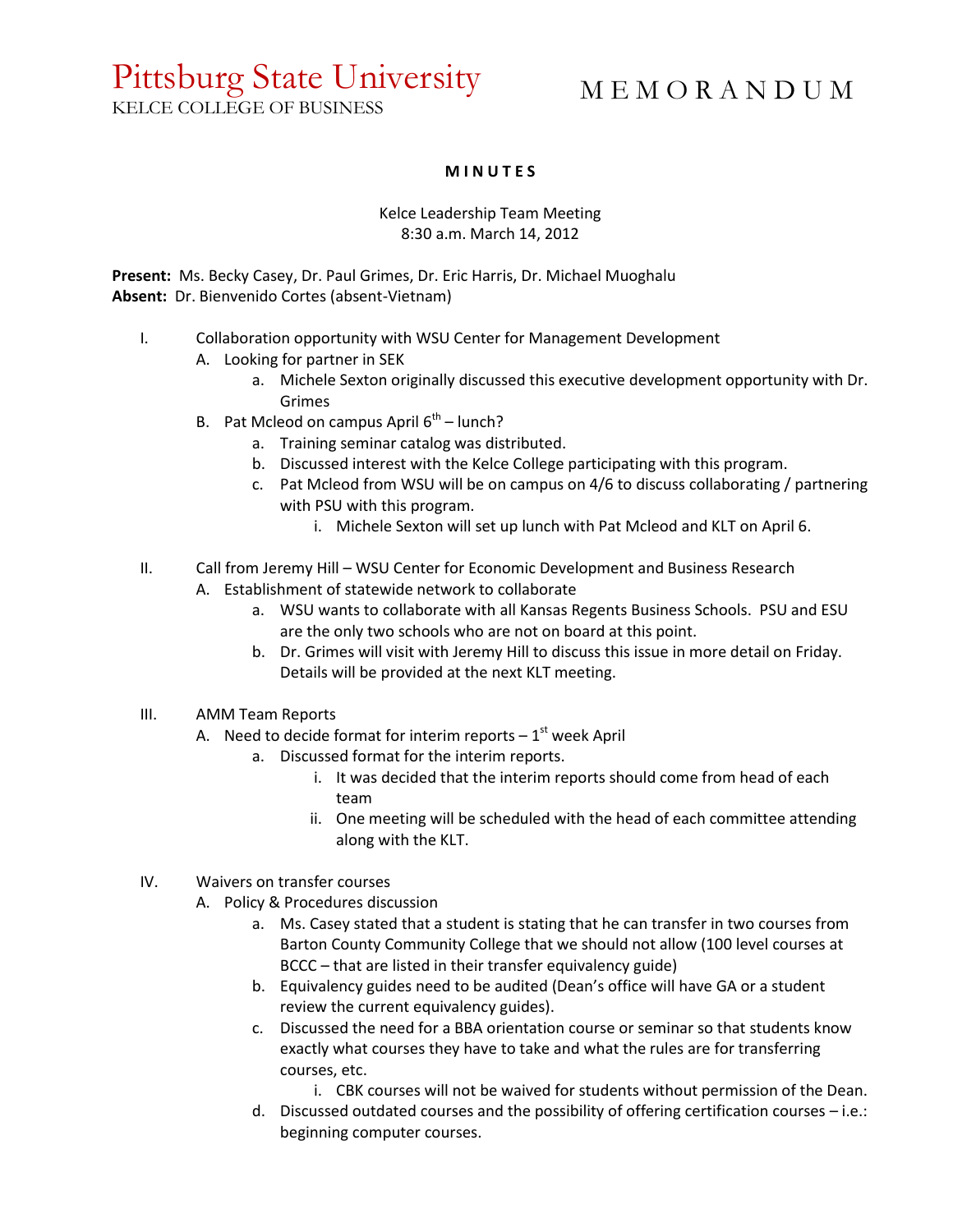- i. Could offer the training in the COB which would in turn be a revenue generator.
- ii. One of the IS professors will explore what it would take for us to be an examiner for Microsoft.
- e. Discussed purchasing SAP software for the college. Mrs. Casey will discuss with the Student Leadership council this spring so that we could possibly implement this program next academic year.
- V. Lusebrink-Phillip Scholarship
	- A. \$200 recipient needed
		- a. Decided on Tyler Robin for the \$200 scholarship.
- VI. Updates and Announcements
	- A. Grimes
		- a. iPads for faculty is still in the works trying to get new pricing since the new iPad came out
		- b. spring enrollment #s were distributed
			- i. Kelce is the smallest college on campus.
				- 1. Need to set goals (strategic planning) to increase the number of COB students.
					- a. Discussed the possibility of offering a Tech MBA, and to offer quality programs.
				- 2. Need to be closer in size to the other colleges on campus.
				- 3. Business degrees are perceived to be difficult degrees at PSU.
				- 4. The enrollment reports need to be modified so that departmental data is available.
		- c. where are we with Junior Jungle Day (4/21)?
			- i. Discussion followed on ideas for Junior Jungle day
				- 1. Set up booths for each major and some minors in room 224 in Kelce
				- 2. Common programs will be set up in the student center and breakout sessions will be.
				- 3. Need to identify faculty participants.
		- d. where are we with alumni award recipient plans (4/19-4/20)?
			- i. Accounting professor will be visiting PSU and the COB on April 19 & 20. 10:00-2:30 on Friday is the time slot we need to fill. Ms. Casey will find a class where he can make a presentation that day.
	- B. Casey
		- a. The fraud minor has been so popular that a major in the program is being discussed.
			- i. Bachelor of Integrated Studies program with the major in Fraud has been proposed.
			- ii. Deans, chairs and faculty involved with the program had a meeting to discuss the program yesterday.
			- iii. This program has been approved to go forward as a new major.
			- iv. Kelce College Curriculum Committee & Kelce/ACIS faculty will need to look at the proposed program before it goes forward to the Faculty Senate.
			- v. Dr. Grimes and Ms. Casey will meet with the Kelce UG Curriculum Committee about this program.
		- b. Graduate Council meeting agenda today will include a proposal to allow MBA students to have a dual emphasis. Discussion followed. Dr. Muoghalu, Ms. Casey and Dr. van Wyk will attend the meeting.